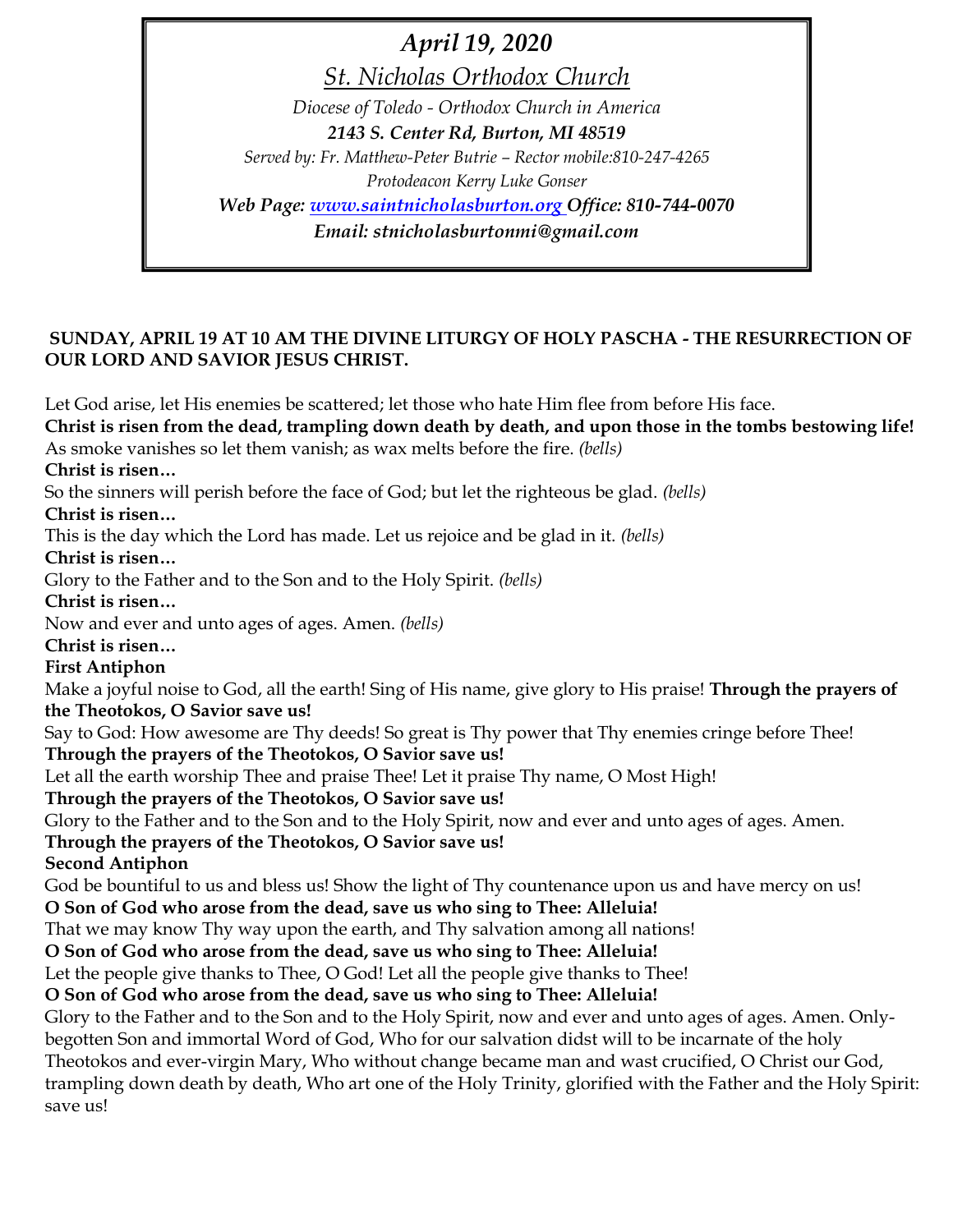# **Third Antiphon**

Let God arise, let His enemies be scattered; let those who hate Him flee from before His face.

**Christ is risen from the dead, trampling down death by death, and upon those in the tombs bestowing life.**  As smoke vanishes so let them vanish; as wax melts before the fire.

**Christ is risen…** 

So the sinners will perish before the face of God; but let the righteous be glad.

**Christ is risen…** 

Bless God in the churches, the Lord, O you who are of Israel's fountain!

**TROPARION** Christ is risen from the dead, trampling down death by death, and upon those in the tombs bestowing life.

**HYPAKOE (Tone 8)** Before the dawn, Mary and the women came and found the stone rolled away from the tomb. They heard the angelic voice: "Why do you seek among the dead as a man the One Who is everlasting Light? Behold the clothes in the grave. Go and proclaim to the world: 'The Lord is risen! He has slain death, as He is the Son of God, saving the race of men!'"

**KONTAKION (Tone 8)** Thou didst descend into the tomb, O Immortal; Thou didst destroy the power of Death. In victory didst Thou arise, O Christ God, proclaiming "Rejoice!" to the myrrh-bearing women, granting peace to Thy apostles, and bestowing resurrection on the fallen.

**Instead of the Trisagion:** As many as have been baptized into Christ have put on Christ! Alleluia! *The Prokeimenon in the Eighth Tone:* **This is the day which the Lord has made! / Let us rejoice and be glad in it!** *v.* **O give thanks unto the Lord, for He is good, for His mercy endureth forever.** 

**THE READING FROM THE ACTS OF THE HOLY APOSTLES (1:1-8)** In my first book, O Theophilus, I have dealt with all that Jesus began to do and teach, until the day when he was taken up, after he had given commandment through the Holy Spirit to the apostles whom he had chosen. To them he presented himself alive after his passion by many proofs, appearing to them during forty days, and speaking of the kingdom of God. And while staying with them he charged them not to depart from Jerusalem, but to wait for the promise of the Father, which, he said, "you heard from me, for John baptized with water, but before many days you shall be baptized with the Holy Spirit." So when they had come together, they asked him, "Lord, will you at this time restore the kingdom to Israel?" He said to them, "It is not for you to know times or seasons which the Father has fixed by his own authority. But you shall receive power when the Holy Spirit has come upon you; and you shall be my witnesses in Jerusalem and in all Judea and Samaria and to the end of the earth." *Alleluia, Tone 4* 

*v.* **Thou didst arise, O Lord, and have mercy on Zion.** 

# *v.* **The Lord looked down from heaven upon the earth.**

**THE HOLY GOSPEL ACCORDING TO JOHN (1:1-17)** In the beginning was the Word, and the Word was with God, and the Word was God. He was in the beginning with God; all things were made through him, and without him was not anything made that was made. In him was life, and the life was the light of men.

The light shines in the darkness, and the darkness has not overcome it. There was a man sent from God, whose name was John. He came for testimony, to bear witness to the light, that all might believe through him. He was not the light, but came to bear witness to the light. The true light that enlightens every man was coming into the world. He was in the world, and the world was made through him, yet the world knew him not. He came to his own home, and his own people received him not. But to all who received him, who believed in his name, he gave power to become children of God; who were born, not of blood nor of the will of the flesh nor of the will of man, but of God. And the Word became flesh and dwelt among us, full of grace and truth; we have beheld his glory, glory as of the only Son from the Father. (John bore witness to him, and cried, "This was he of whom I said, `He who comes after me ranks before me, for he was before me.'") And from his fullness have we all received, grace upon grace. For the law was given through Moses; grace and truth came through Jesus Christ.

**THE HYMN TO THE THEOTOKOS** The Angel cried to the Lady full of grace: Rejoice, Rejoice, O Pure Virgin! Again I say: Rejoice! Your Son is risen from His three days in the tomb! With Himself He has raised all the dead! Rejoice, Rejoice, O ye people! Shine! Shine! Shine! O New Jerusalem! The Glory of the Lord has shone on you! Exult now, exult, and be glad, O Zion! Be radiant, O Pure Theotokos, in the Resurrection, the Resurrection of your Son!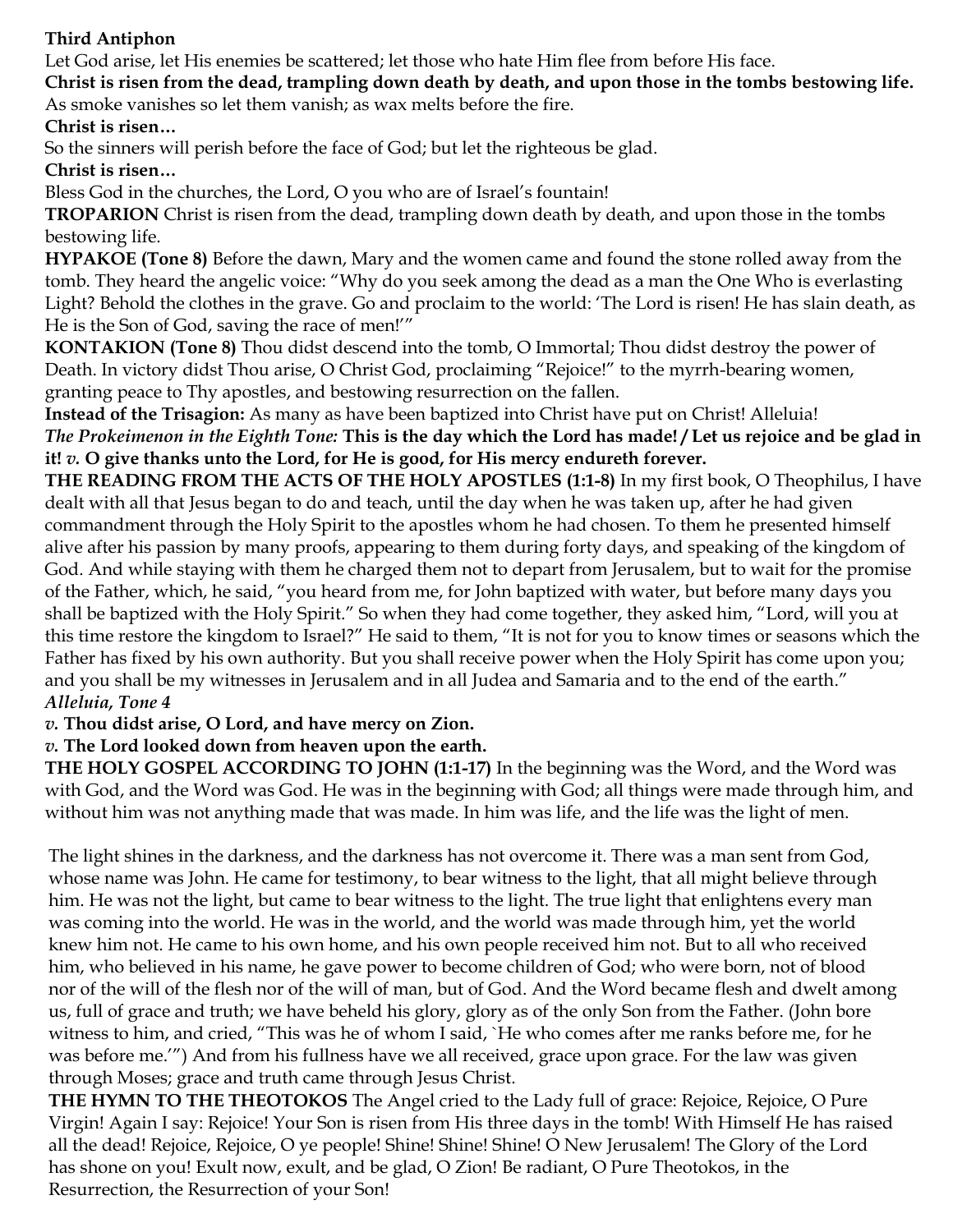April 19, 2020 လန္တြိုးေပါ့္ကိုေပါ့္ကိုေပါ့္ကိုေပါ့္ကိုေပါ့္ကိုေပါ့္ကိုေပါ့္ကိုေပါ့္ကိုေပါ့္ကိုေပါ့္ကိုေပါ့္ကိုေပါ့္ကိုေ

### **CANDLE INTENTIONS FOR THE HEALTH AND BLESSINGS OF**

God's blessings for good health to our son Thomas on his birthday April  $13<sup>th</sup>$  and to all our family and friends. Angelo & Christine Panoff Fr. Tom, Fr. Don, Fr. Paul, Fr. Anthony, Fr. Robert, Milica, Calvin, Larry, Helen, Angelo, Joan, Peggy, Bob, Angelo, Christine, Dorothy, Anna, Irene, Allen, Deborah, Luba, Kosta, Stojan, Mira, Bosa, Christopher, Allison, Jeanette, Katheryn, Joseph, Ted, Marlene, Gladys, my family & all parishioners at St. Nicholas, and my friends. Special Intention Joe Tome Blessings for Mary Helen & Angelo Popoff

#### **CANDLE INTENTIONS FOR BLESSED REPOSE**

Alex Popoff Blessed Repose~Memory Eternal Helen & Angelo Popoff Gary Dines~newly departed Joe Tome Blessed Repose to our sweet grandsons Andrew & Matthew, parents, siblings and all other deceased family & friends. Angelo & Christine Panoff



**PASCHA 2020**

Beloved in the Lord, Christ is risen! Indeed He is risen!

It has been said that life under the restrictions of the COVID-19 pandemic is a "new normal." For us, however, this is far from "normal." Normally, clergy and faithful, tired yet edified by the forty-day Great Fast, would now be gathering in temples for the services of Holy Week. We would stand together, in the company of that "great cloud of witnesses" represented in the holy icons, and take the final steps of a liturgical journey that began with Forgiveness Sunday Vespers.

This year, we still grow weary, but it is weary of "stay-at-home" orders and the anxieties of not knowing how much longer our nation will be occupied by the coronavirus. We still anxiously await joyous liturgical celebrations in our churches, but this year we are unsure when they will come. This year has been far from normal and I am sure we all share the sentiment that doing this once in a lifetime is quite enough.

However, in the face of these unexpected challenges, let us be assured that God's providence is at work in these times, as it is at all times. This year, we are closer than ever to the countless faithful who came before us that celebrated our Lord's resurrection in even more adverse situations. Let us remember our brethren behind the iron curtain, who sat at home singing the Paschal hymns in hushed voices lest their neighbors give them up to the authorities. Let us remember the Christians under the Ottomans and the Romans whose public celebration of the Risen Lord would cost them their lives, and then only after horrific tortures. Think of the joy in our forebears' hearts the first time they could cry out for all to hear, "Christ is Risen!" When we are again able to gather for the divine services, we will not have to imagine what that felt like; we will have had a small taste of it ourselves.

This year, we have a choice. We can look at the journey we've been on with bitterness and remorse, or we can be grateful for an opportunity to stand with those who came before us, whose devotion and faith in the face of great adversity made it possible for us today to "glorify Christ, Risen from the dead." Patience, my children. "Those who endure will gain their lives," as the Risen Lord fills their hearts with his life-giving presence. Wherever Christ is, be it in church or at home behind closed doors, there is "eternal life and his great mercy."

With love in the risen Christ, +Alexander *Archbishop of Toledo and the Bulgarian Diocese – Orthodox Church in America*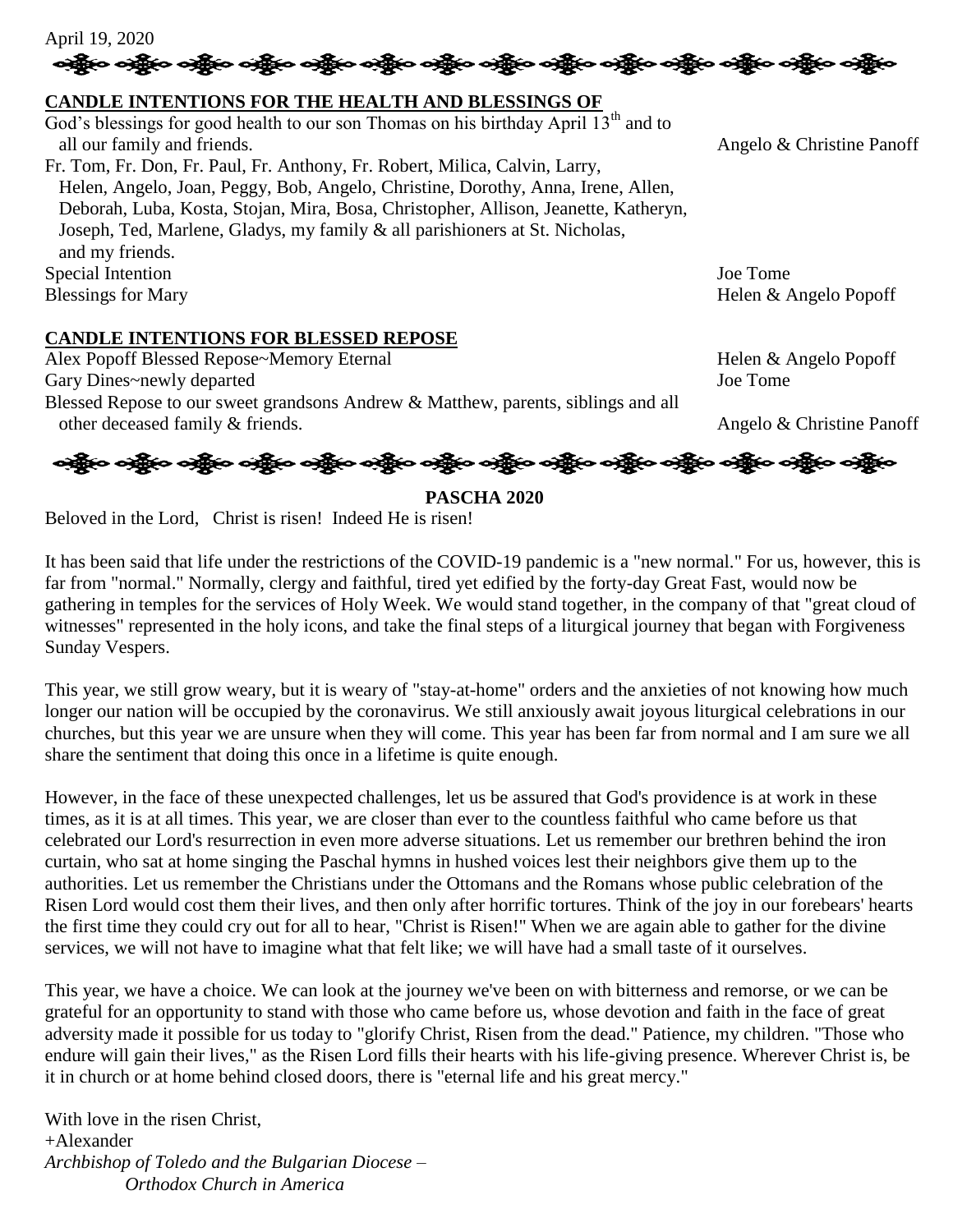# **CHRIST IS RISEN! INDEED HE IS RISEN! Welcome to everyone joining us via our YouTube channel:** *[St](https://www.youtube.com/channel/UC59tV-Re443z-GCoETAUvfA)  [Nicholas Orthodox Church Burton.](https://www.youtube.com/channel/UC59tV-Re443z-GCoETAUvfA)*

# **MEMORY ETERNAL- CHRIST IS RISEN!**

Alex Natse Popoff fell asleep in the Lord on Palm Sunday, 12 April 2020. Private burial took place at Evergreen Cemetery on Holy Wednesday, 15 April 2020. Remember Alex in your prayers that Christ grant him rest in the light of His face. And pray for Alex's family: his wife Magda, his children Kosta and Lena and their families and all his grandchildren, his brother Angelo and wife Helen, his brother John and wife Fanny, his mother-in-law Eleni, his nieces and nephews, cousins, in-laws and his whole family. The family plans a full memorial once the "all clear" is given. Bog da prosti! Christ is risen!

**LENTEN PRAYER PARTNER** At Pascha you may want to let them know you were praying for them with a card or note.

#### **KEEPING IN TOUCH WITH THOSE IN NURSING HOMES AND ASSISTED LIVING FACILITIES To aid in your outreach, here is a listing of their addresses:**

| <b>Helen Ashmun</b>   | 4436 Beecher Rd.                                         | <b>Flint, MI 48532</b>       |
|-----------------------|----------------------------------------------------------|------------------------------|
| <b>Larry Bladecki</b> | 409 15 <sup>th</sup> Street                              | <b>Bay City, MI 48708</b>    |
| <b>Anna Branoff</b>   | Grand Blanc Fields 12628 Pagels Dr Grand Blanc, MI 48439 |                              |
| <b>Gladys Edwards</b> | 2 Harbor Dr.                                             | <b>St. Clair, MO 63077</b>   |
| <b>Paul Ellis</b>     | 2360 Stonebridge Dr.                                     | <b>Flint, MI 48532</b>       |
| Vasilka Karatza       | <b>Regency 1330 Grand Pointe Ct</b>                      | <b>Grand Blanc, MI 48439</b> |
| <b>Jo Sredich</b>     | Magnolia House 4134 N. State Rd.                         | Davison, MI 48423            |

### **YouTube channel information**

+Visit our YouTube page [here](https://www.youtube.com/channel/UC59tV-Re443z-GCoETAUvfA)

+To be notified of when we go live be sure to **subscribe** and **turn on notifications** for our YouTube page.

+Updates will be posted on our [Facebook page](https://www.facebook.com/stnicholasburton/) as well

+If you miss the live-stream, the service will be archived. Be aware that once the live-stream ends it will take some time for the video to render to be able to be archived so if you don't see the video right away don't worry.

+Treat the live-stream as you were in the church, get dressed, light a candle, stand in your icon corner, stand for the Gospel, etc.

+If you have a difficult time accessing the live-stream please email [stnicholasburtonmi@gmail.com](mailto:stnicholasburtonmi@gmail.com) so we can help you.

### **MAKE YOUR FAITHFUL GIVING EASY AND CONVENIENT WITH GIVELIFY**



You can now donate to St. Nicholas with an app on your phone & as always on our website by <https://saintnicholasburton.org/> Go to the website and on the home page click on the box **Give now with Givelify** which will walk you through the donation process: this is a secure site. You can then fill in the requested information and make your donation. You can donate toward any fund even coffee hour. If you want to split a donation between different areas just include a memo indicating how you would like the funds applied.

### **FROM THE PARISH COUNCIL**

There are presently two suggested ways to continue your stewardship without interruption:

1) by writing a check to St. Nicholas Orthodox Church and sending it to the parish address: 2143 S Center Rd, Burton, MI 48519; or

2) by donating online on our parish website <https://saintnicholasburton.org/> Go to the website and on the home page click on the box **Give now with Givelify** which will walk you through the donation process: this is a secure site. You can then fill in the requested information and make your donation.

In advance, we thank you for your ongoing support that will ensure a quick return to normal parish life as soon as possible. Be assured of our prayers and our constant attention to your needs and the needs of all our parish.

## **– St. Nicholas Parish Council**